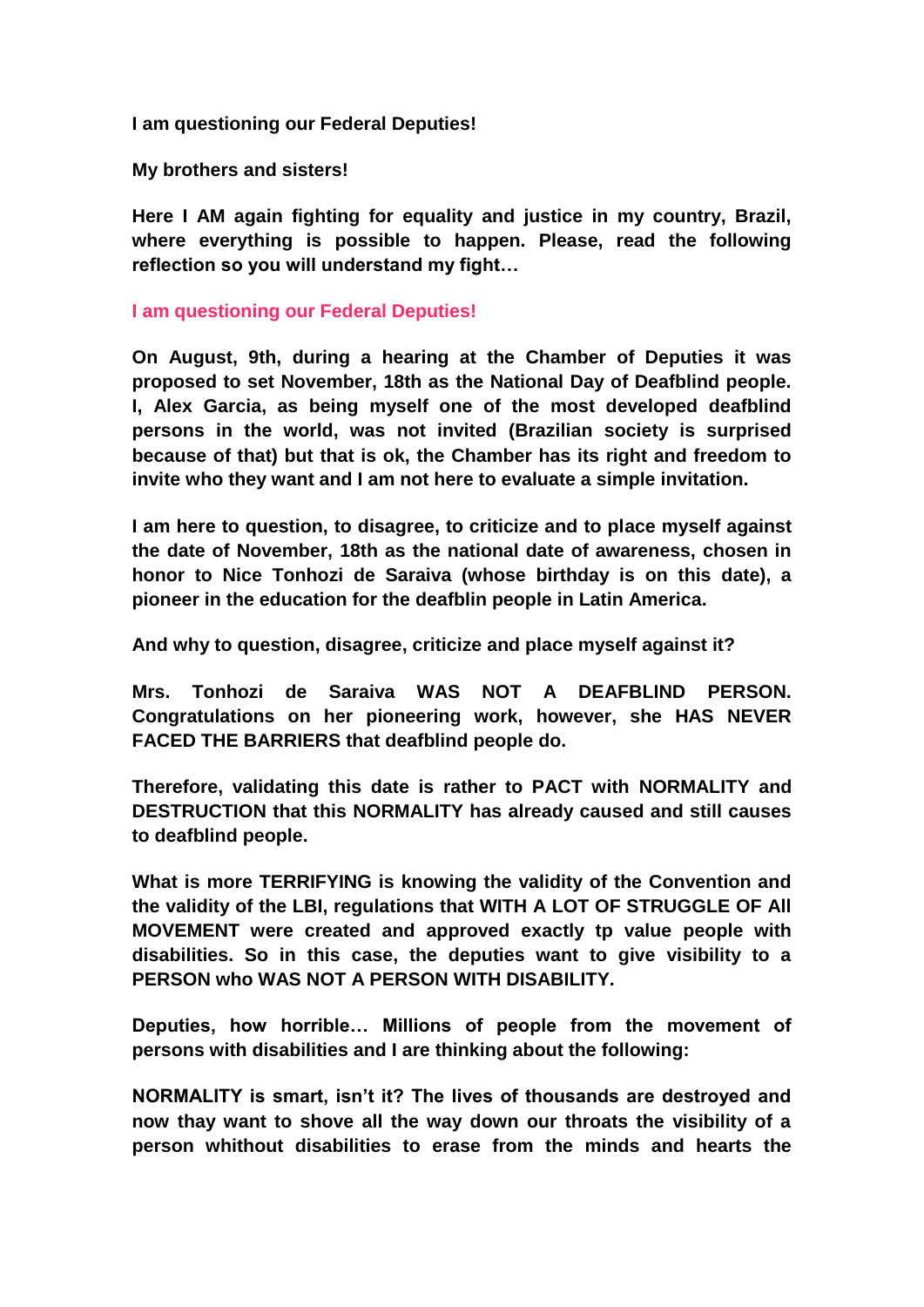**destructive actions and thus seed in the unawary ones that NORMALITY has done eruthing right…**

**Very clever, isn"t it?**

**Why don't they accept my Idea? Is there any fear?**

**On December, 10th, 2016 Alex Garcia wrote:**

**Comission For the defense of the Rights of Persons With Disabilities:**

**Here it is Alex Garcia, a deafblind person. I am one of the winners of the Brasil Mais Inclusão Award and with this message i would like to ropose you something fundamental for all deafblind persons in Brazil. I would like to propose the preparation and processing of a Law Bill that fixes the National day of Deafblind persons.**

**And which date would it be?**

**It would be the birth date of a Brazilian Deafblind peson.**

**This choice wouold be totallydone in a democratic way by Brazilian society through internet election.**

**The voting site would be set up on the Chamber of Deputies webpage. There it would be written a brief text explaining this democratic idea, the name and profile of the Deafblind persons who would like to participate of this choice (the candidates), the form of voting, the name, identity card number, email address of the voting citzen ( it would be permitted to vote just once so it is necessary the identity card number and email address in the system because if this information is repeated, the system will be blocked and the vote is not counted).**

**Just to know:**

**The international Day of Deafblind Peoiple is celebrated on June 27th, the Birth date of Hellen Keller. If Hellen keller could give her birth date to he International day of Deafblind People, why can't a Brazilian deafblind person do the same?**

**Please, access:**

**[www.agapasm.com.br/Dia-Internacional-das-Pessoas-Surdocegas-](http://www.agapasm.com.br/Dia-Internacional-das-Pessoas-Surdocegas-2016.pdf)[2016.pdf](http://www.agapasm.com.br/Dia-Internacional-das-Pessoas-Surdocegas-2016.pdf)**